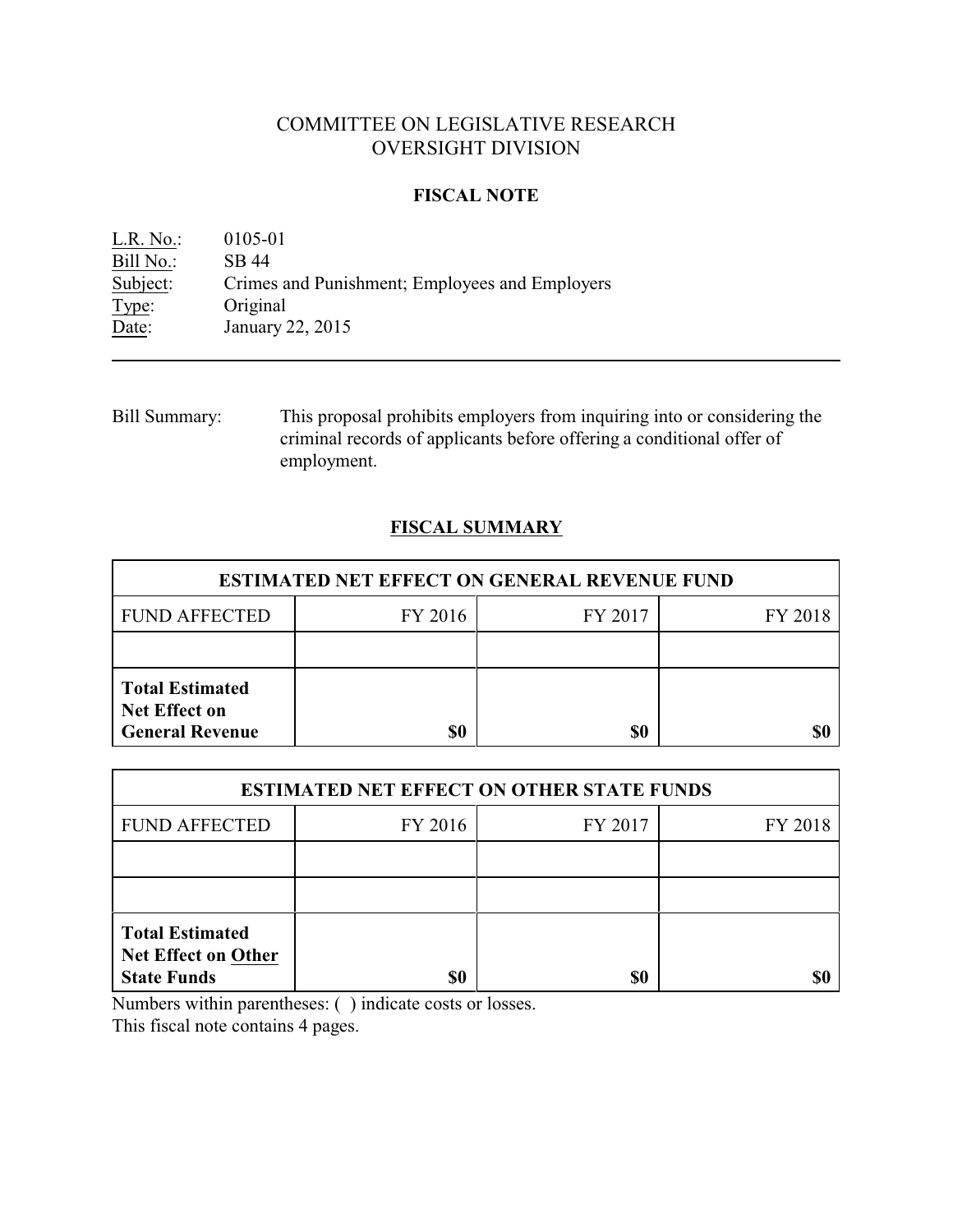L.R. No. 0105-01 Bill No. SB 44 Page 2 of 4 January 22, 2015

| <b>ESTIMATED NET EFFECT ON FEDERAL FUNDS</b>                        |         |         |         |  |
|---------------------------------------------------------------------|---------|---------|---------|--|
| <b>FUND AFFECTED</b>                                                | FY 2016 | FY 2017 | FY 2018 |  |
|                                                                     |         |         |         |  |
|                                                                     |         |         |         |  |
| <b>Total Estimated</b><br>Net Effect on All<br><b>Federal Funds</b> | \$0     | \$0     |         |  |

| <b>ESTIMATED NET EFFECT ON FULL TIME EQUIVALENT (FTE)</b>    |         |         |         |  |
|--------------------------------------------------------------|---------|---------|---------|--|
| <b>FUND AFFECTED</b>                                         | FY 2016 | FY 2017 | FY 2018 |  |
|                                                              |         |         |         |  |
|                                                              |         |         |         |  |
| <b>Total Estimated</b><br><b>Net Effect on</b><br><b>FTE</b> |         |         |         |  |

 $\Box$  Estimated Net Effect (expenditures or reduced revenues) expected to exceed \$100,000 in any of the three fiscal years after implementation of the act.

| <b>ESTIMATED NET EFFECT ON LOCAL FUNDS</b> |         |         |         |
|--------------------------------------------|---------|---------|---------|
| <b>FUND AFFECTED</b>                       | FY 2016 | FY 2017 | FY 2018 |
| <b>Local Government</b>                    | \$0     | \$0     | \$0     |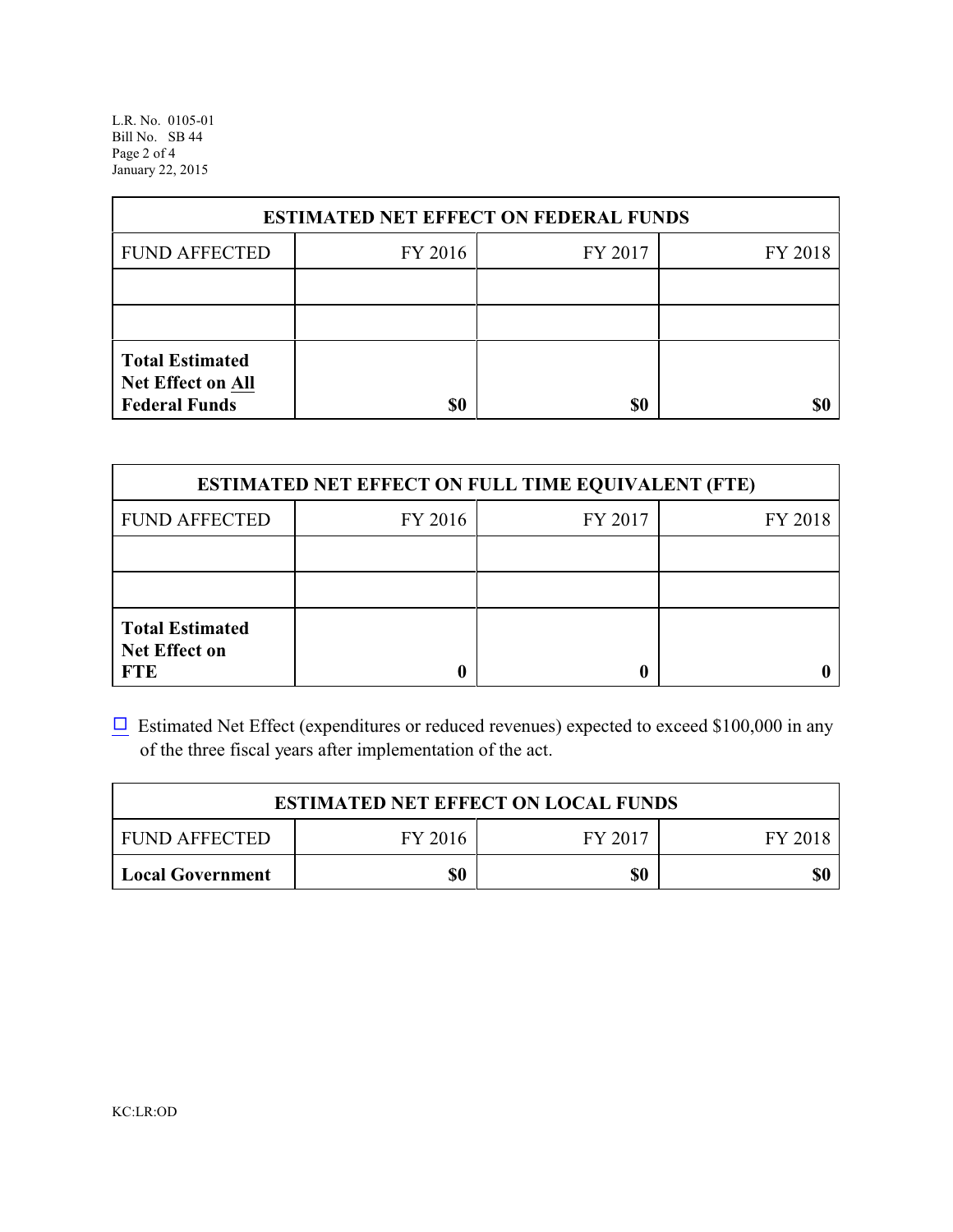L.R. No. 0105-01 Bill No. SB 44 Page 3 of 4 January 22, 2015

# **FISCAL ANALYSIS**

# ASSUMPTION

Officials from the **Missouri Department of Conservation** and **Department of Transportation** each assume the proposal will have no fiscal impact on their respective organizations.

Officials from the **Department of Labor and Industrial Relations** state it is assumed that the Missouri Commission on Human Rights (MCHR) could absorb the increase in complaints with existing resources. However, if the number of cases were significant or additional legislation was enacted which increased other types of MCHR complaints, the impact would be substantial enough that MCHR could not absorb the cost without additional resources.

Officials from the **Office of Administration** - **Division of Personnel** state currently criminal record information is captured in both the Electronic Application System (EASe) application pages and Management Application Information Resource System (MAIRS) application screens for all applicants who apply through EASe. Some employment positions require disclosure of criminal records by law; OA-Personnel assumes it would continue to collect criminal record information for those positions, but would be prohibited from collecting such information for other positions. Therefore, ITSD would have to convert and store existing data by job classification rather than by application. The cost to convert the system by job classification rather than by application would cost \$10,935 and take approximately 146 work hours to complete.

For fiscal note purposes, **Oversight** will assume OA-ITSD could implement this proposal with existing resources. If this proposal would create an unanticipated additional workload or if multiple proposal are implemented which would require more staffing than anticipated, OA-ITSD could request resources through the budget process.

Officials from the **City of Kansas City** state the cost to the city would be relatively low because the city already does not request this information until the applicant is one of few for final consideration. The city would have to further limit the inquiry until an actual offer of employment. The actual amount of potential cost cannot be determined.

**Oversight** assumes the City of Kansas City could absorb the costs related to this proposal.